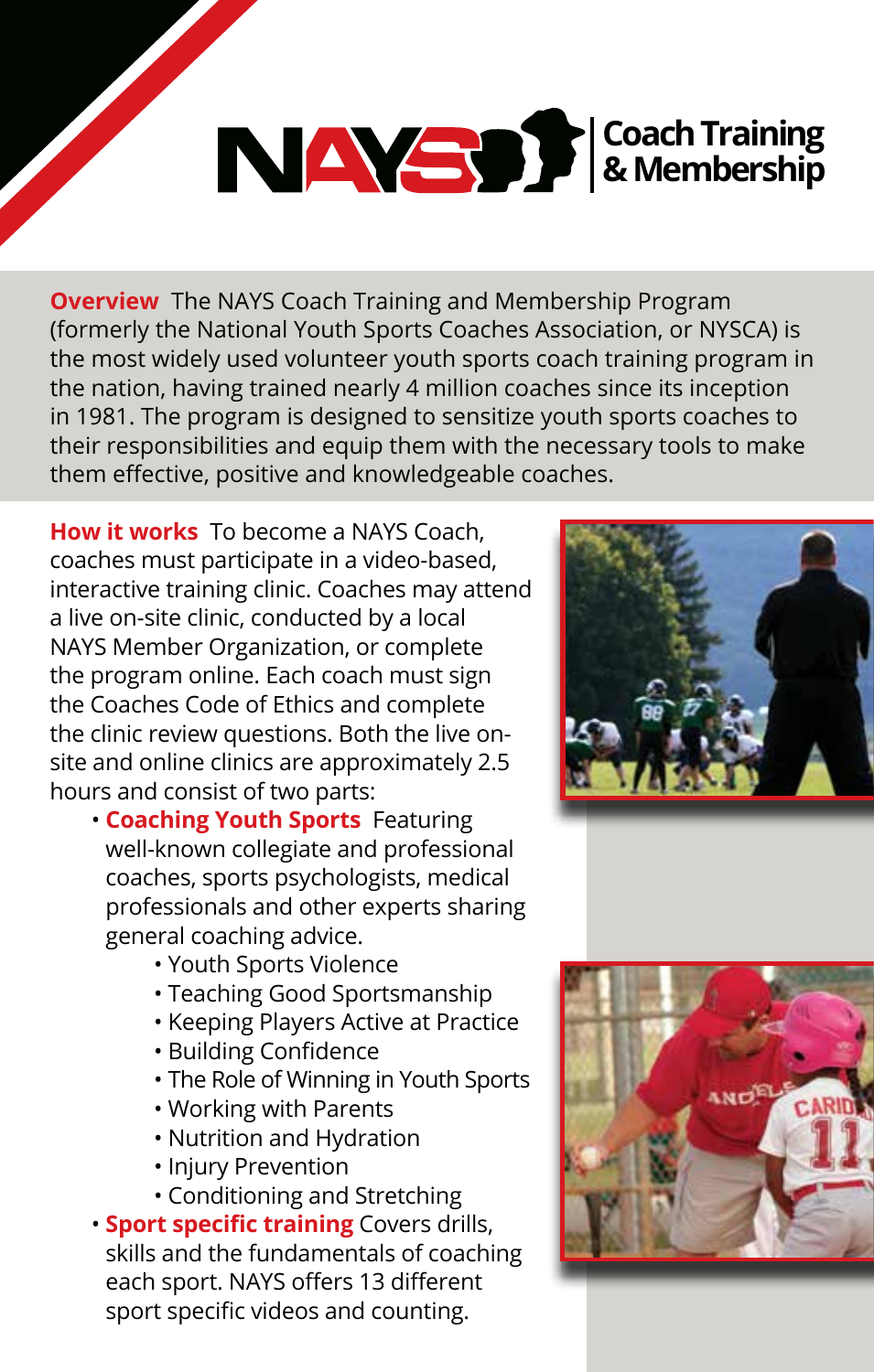

**Membership** NAYS Coach membership is valid for one year and the fee is \$20 per coach. Members receive:

- Interactive clinic
- \$1,000,000 excess liability insurance policy
- High quality membership card with key tag
- Youth Sports Journal
- Member E-Newsletter
- Supplemental training courses
	- Concussion
	- Bullying Prevention
	- Coaching Children with Mental Health Challenges
	- Protecting Against Abuse
- Online personalized member area
	- Coach Rating System
	- Coaching forum
	- Additional drills & skills
	- Coaching resource library
	- Much more...
- Exclusive corporate discount programs

**Continuing Membership** Coaches receive a membership renewal notice each year. To continue membership, the member must re-sign the Coaches Code of Ethics pledge and remit a \$20 membership renewal fee. There are no additional required training clinics. Coaches who continue their membership will receive everything listed above PLUS an excess liability insurance increased to \$2,000,000, plus \$250,000 excess accident/medical insurance.

*Discounts available for multiple year renewals.*

**Visit nays.org/coaches or contact us today for more information. National Alliance for Youth Sports 2050 Vista Parkway West Palm Beach, FL 33411 Tel: (800) 688-KIDS (5437) • Fax: (561) 684-2546 nays@nays.org** 





### **Get Involved**

Organizations can become a NAYS Member Organization to implement the NAYS Coach Training and Membership Program. Coaches can become a NAYS Coach online at www.nays.org/sign-up